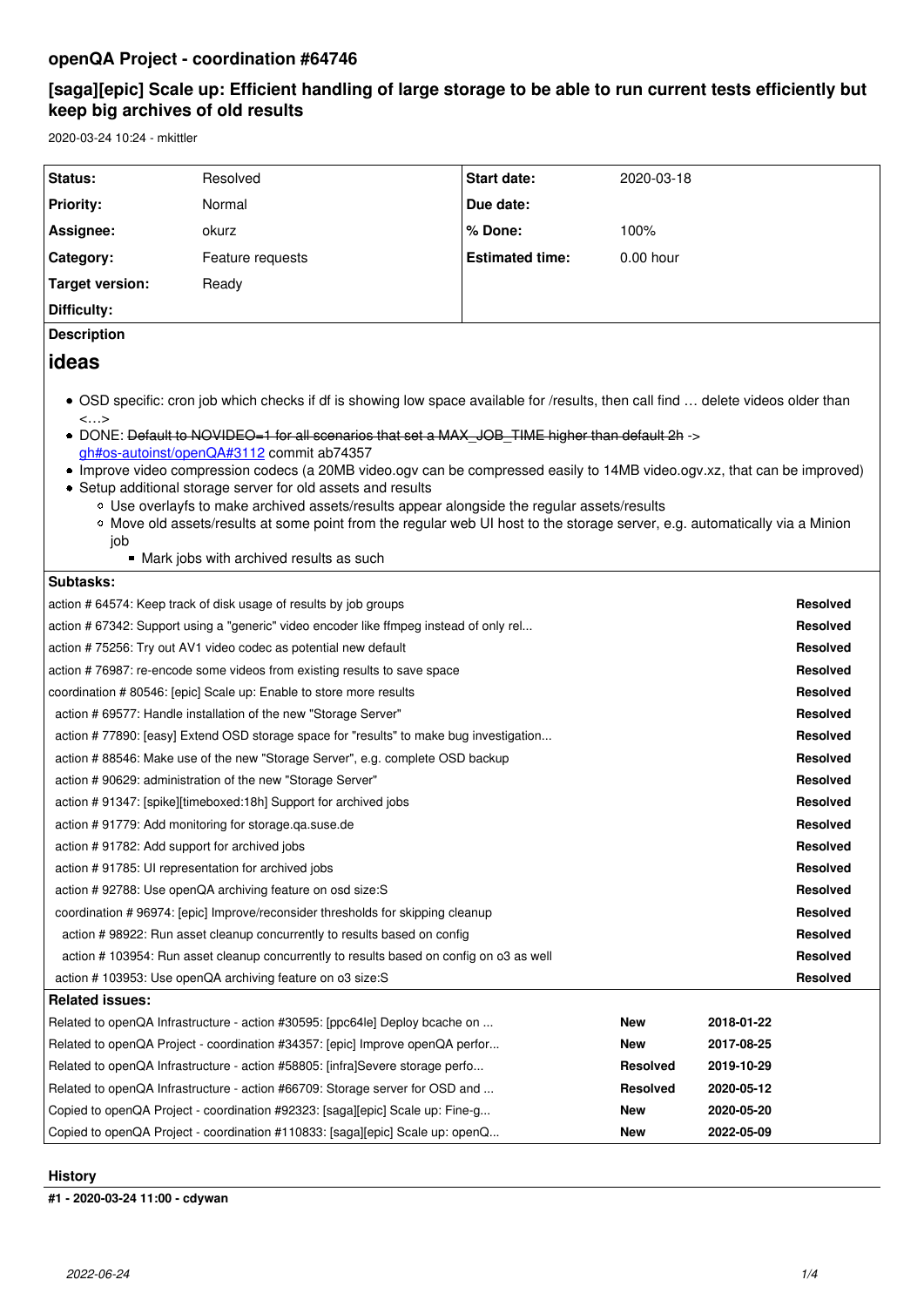mkittler wrote:

## **ideas**

use innovative storage solutions

What real technology are you referring to here?

## **#2 - 2020-03-27 20:56 - okurz**

cdywan wrote:

What real technology are you referring to here?

Something better than single fixed, unflexible volumes. E.g. dm-cache, lvmcache, bcache, SUSE enterprise storage. Maybe also splitting stored results in openQA by "recent, active" and "old, archived" and then put both categories in different folders which can be mounted from different storage locations, e.g. fast, expensive for "recent, active" and slow, cheap, big for "old, archived"

EDIT: 2020-04-08: What I had been reading and thinking:

- http://strugglers.net/~andy/blog/2017/07/19/bcache-and-lymcache/ is a very nice blog post comparing HDD, SDD, bcache, lymcache with git tests and fio. Overall result: bcache can reach results very near to SSD, lvmcache is good but stays below bcache but lvmcache is much more flexible and probably easier to migrate to and from
- ZFS seems to provide good support for using fast SSD for caching but that is not an easy option for us due to no support in our OS for now
- mitiao already worked on bcache for our tmpfs workers in [#30595](https://progress.opensuse.org/issues/30595) but I think overall there was great misunderstanding and confusion and obviously no resolution. Still, the mentioned hints can be evaluated as well. In this specific case I wonder though how much RAM+HDD is comparable to SSD+HDD, maybe we need special solutions for both cases, not a common, too generic one for both
- Discussed with nsinger: tmpfs should only use as much RAM as is actually used within the tmpfs so maybe for our tmpfs workers we should just allocate bigger tmpfs (as big as RAM) and let it use what is there? Or configure "dirty\_ratio" and "dirty\_background\_ratio" to effectively allow caching 100% but start writing to persistent storage in the background as soon as possible to avoid I/O spikes? Like "dirty\_ratio=100%", "dirty\_background\_ratio=0%"? But that applies to all devices. It is also possible to configure parameters per device though. nsinger also suggested<https://www.kernel.org/doc/html/latest/admin-guide/device-mapper/delay.html> for local experiments or a gcow image on tmpfs that we map into a VM as "fast storage" and a qcow image on HDD/SDD as "slow storage" ->  $\frac{#30595}{#30595}$
- ramfs has no size limit and is not using swap, risky.

EDIT: 2020-04-20: Some more:

- <https://unix.stackexchange.com/questions/334415/dirty-ratio-per-device>describes that we can set a dirty ratio per device which we could use for tmpfs workers. The low-level details are in<https://www.kernel.org/doc/Documentation/ABI/testing/sysfs-class-bdi>-> [#30595](https://progress.opensuse.org/issues/30595)
- <https://unix.stackexchange.com/questions/237030/how-safe-is-it-to-increase-tmpfs-to-more-than-physical-memory>describes how tmpfs can be configured with even bigger size than complete RAM size to use swap. For tmpfs workers, maybe just configure a much bigger tmpfs and supply a big swap  $\rightarrow$   $\#30595$
- <https://superuser.com/questions/1060468/confused-whether-to-switch-from-ext2-to-ext4-or-not/1060818#1060818>recommends ext4 over ext2 due to mentioned features, e.g. "like extents, pre-allocation, delayed allocation and multiblock allocators which all contribute to reduce fragmentation and therefore extend your SSD life."
- [https://www.thomas-krenn.com/de/wiki/SSD\\_Performance\\_optimieren](https://www.thomas-krenn.com/de/wiki/SSD_Performance_optimieren) describes how gpt+ext4 can perform better. We should ensure we use GPT at least but if we do not use a partition table at all maybe that also has an impact?
- <https://unix.stackexchange.com/questions/155784/advantages-disadvantages-of-increasing-commit-in-fstab>describes Advantages/disadvantages of increasing "commit" in fstab but we can experiment with higher commit values and see for performance impact
- <https://heiko-sieger.info/tuning-vm-disk-performance/>describes that qemu-img create -f raw -o preallocation=full vmdisk.img 100G can bring best performance for VMs, i.e. "raw" with "preallocation=full". Also recommend to use the virtio driver within qemu VMs with "iothread", e.g. -object iothread,id=io1 -device virtio-blk-pci,drive=disk0,iothread=io1 -drive if=none,id=disk0,cache=none,format=raw,aio=threads,file=/path/to/vmdisk.img, "note the aio=threads options, preferred option when storing the
- VM image file on an ext4 file system. With other file systems, aio=native should perform better. You can experiment with that." [http://mail-archives.apache.org/mod\\_mbox/cloudstack-users/201708.mbox/raw/%3CF7FFAF25-5228-47F1-9DD2-7A828E071520@gmail.com%](http://mail-archives.apache.org/mod_mbox/cloudstack-users/201708.mbox/raw/%3CF7FFAF25-5228-47F1-9DD2-7A828E071520@gmail.com%3E/) [3E/](http://mail-archives.apache.org/mod_mbox/cloudstack-users/201708.mbox/raw/%3CF7FFAF25-5228-47F1-9DD2-7A828E071520@gmail.com%3E/) recommends sparse gcow files to prevent multiple writes (actual write and image size extend), using "writeback" caching mode, use "fat" allocation with qcow which takes more time initially but helps further down, recommends XFS for datastore over ext?
- [http://www.linux-kvm.org/page/Tuning\\_KVM](http://www.linux-kvm.org/page/Tuning_KVM) recommends qemu parameters -cpu host (equivalent to libvirt selection "host-passthrough") and also if=virtio for storage. A command qemu command like in openQA tests looks like /usr/bin/qemu-system-x86\_64 -only-migratable … -cpu qemu64 … -smp 1 -enable-kvm … -S -device virtio-scsi-pci,id=scsi0 -blockdev driver=file,node-name=hd0-file,filename=/var/lib/openqa/pool/1/raid/hd0,cache.no-flush=on -blockdev driver=qcow2,node-name=hd0,file=hd0-file,cache.no-flush=on -device virtio-blk,id=hd0-device,drive=hd0,serial=hd0 -blockdev driver=file,node-name=cd0-overlay0-file,filename=/var/lib/openqa/pool/1/raid/cd0-overlay0,cache.no-flush=on -blockdev driver=qcow2,node-name=cd0-overlay0,file=cd0-overlay0-file,cache.no-flush=on -device scsi-cd,id=cd0-device,drive=cd0-overlay0,serial=cd0. As we never migrate machines to other hosts just boot the qcow images on other machines "host-passthrough" might not be a problem.
- . https://gemu.weilnetz.de/doc/gemu-doc.html#gemu\_005fimg\_005finvocation describes how one can run benchmarks against gemu drive files using qemu-img bench which can help us to find out performance of pool filesystems maybe more easily than running complete openQA test runs
- <https://blog.frehi.be/2011/05/27/linux-performance-improvements/>mentions KSM to save memory on workers running the same OS in multiple VMs; Also mentions "deadline" scheduler for hosts mainly running VMs

EDIT: 2020-05-01: More: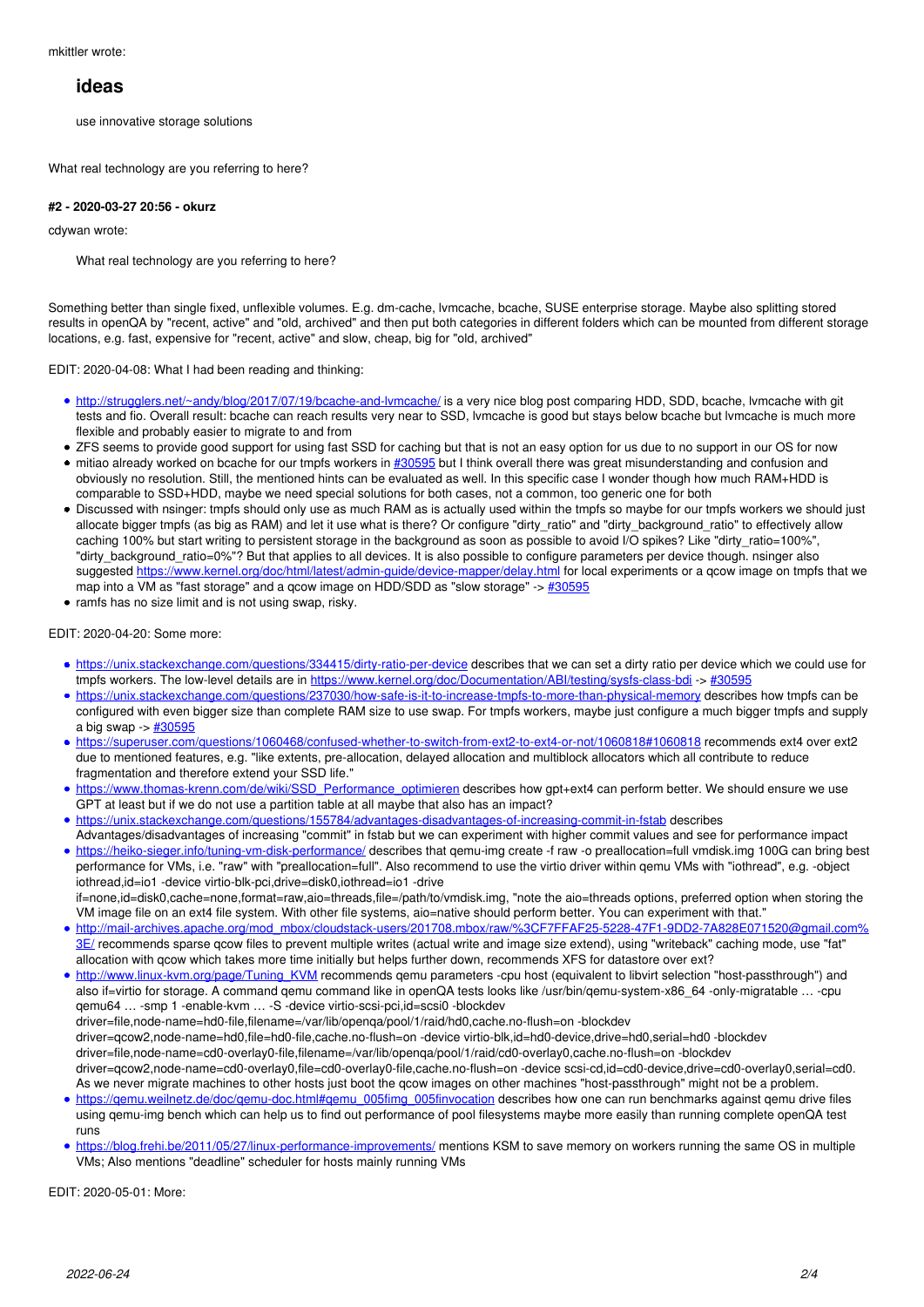• [https://wiki.archlinux.org/index.php/Ext4#Improving\\_performance](https://wiki.archlinux.org/index.php/Ext4#Improving_performance) also has a nice list for ext4 filesystems, e.g. what we use on o3 workers, e.g. now using noatime,data=writeback,commit=1200 on aarch64.o.o , did not try "barrier=0" yet.

EDIT: 2020-05-13: coolo did some research years ago, see<https://github.com/os-autoinst/os-autoinst/pull/664>

EDIT: 2020-06-13: in combination [zram](https://en.m.wikipedia.org/wiki/Zram) might help us as well

#### **#3 - 2020-04-10 06:44 - okurz**

- *Status changed from New to In Progress*
- *Assignee set to okurz*

#### **#4 - 2020-04-20 04:32 - okurz**

*- Subject changed from [epic] Handle large storage efficiently to be able to run current tests but keep big archives of old results to [saga][epic] Handle large storage efficiently to be able to run current tests efficiently but keep big archives of old results*

## **#5 - 2020-04-21 07:50 - okurz**

*- Related to action #30595: [ppc64le] Deploy bcache on tmpfs workers added*

#### **#6 - 2020-04-21 07:51 - okurz**

*- Related to coordination #34357: [epic] Improve openQA performance added*

#### **#7 - 2020-04-23 11:17 - okurz**

*- Related to action #58805: [infra]Severe storage performance issue on openqa.suse.de workers added*

#### **#8 - 2020-04-28 06:48 - cdywan**

*- Target version set to Current Sprint*

Should this be on Feedback? Should it be in the Current Sprint? I'm not clear on the current status. It looks like a research ticket which needs to be refined further but you set it to In Progress.

#### **#9 - 2020-04-28 06:50 - cdywan**

*- Target version deleted (Current Sprint)*

#### **#10 - 2020-04-28 12:39 - okurz**

cdywan wrote:

Should this be on Feedback? Should it be in the Current Sprint? I'm not clear on the current status. It looks like a research ticket which needs to be refined further but you set it to In Progress.

Yes, I set it "In Progress" because I have many articles in my reading backlog. Not "Feedback" because I am not waiting for anything, just doing more than just this task. Please see that I updated my previous comments with pretty recent updates. I was asked to add less comments in tickets to prevent "too many mail notifications" hence I took that approach instead.

#### **#11 - 2020-05-14 11:51 - okurz**

*- Related to action #66709: Storage server for OSD and monitoring added*

## **#12 - 2020-05-26 09:01 - okurz**

*- Description updated*

## **#13 - 2020-07-03 20:49 - okurz**

- *Description updated*
- *Status changed from In Progress to Blocked*
- *Target version set to Ready*

## **#14 - 2020-09-08 14:25 - mkittler**

*- Description updated*

## **#15 - 2020-10-12 13:31 - szarate**

*- Tracker changed from action to coordination*